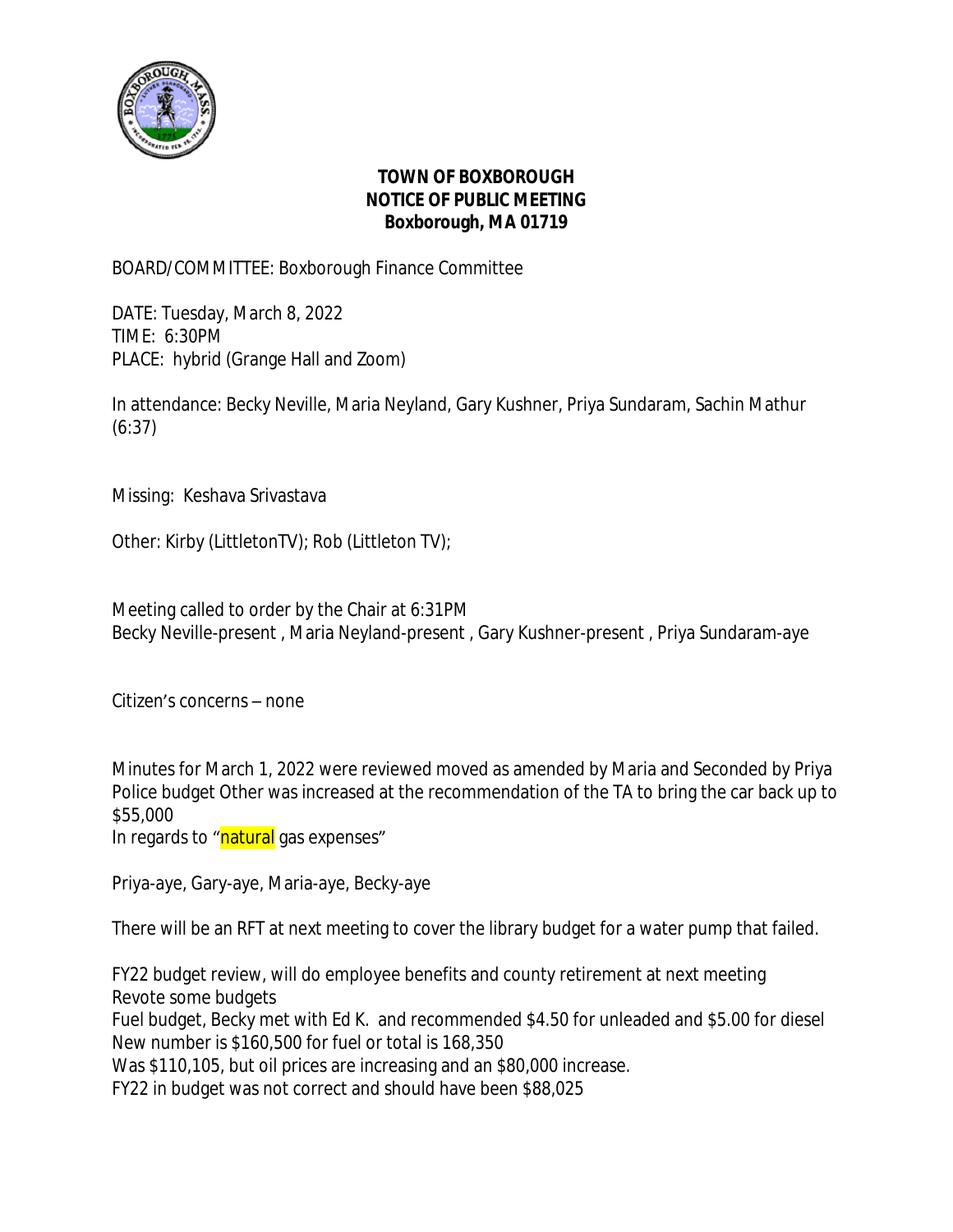

Priya moved \$168,350 total other and Gary seconded Priya-aye, Gary-aye, Maria-aye, Becky-aye Sachin-aye Approved 5-0

AI> Gary to check with region regarding fuel for buses Gary indicated that the regional school budget remained as is after the public meeting

Historical commission to include \$1,300 to cover the new dehumidifier New number is \$7,373 Gary moved total other \$7,373 Priya-aye, Gary-aye, Maria-aye, Becky-aye Sachin-aye Approved 5-0

March 22<sup>nd</sup> meeting will include Boxborough trust and Select Board March 15<sup>th</sup> will include planning board, but not sure if there will be final language

March 28 final recommendations due, maybe There will be a warrant article to accept land on Summer road for recreation There is PFAS in the Town Hall well and potential article for the well, but consider ARPA instead There is an article for hiring a water resource consultant Priya submitted recommendations for CPC

Becky walked through the proposed warrant articles. Article 3 summary was modified and recommendation indicates that the budget includes actual votes.

Maria moved to recommend Article 3 and Gary seconded for setting salaries Priya-aye, Gary-aye, Maria-aye, Becky-aye Sachin-aye Approved 5-0

Maria moved to recommend article 2 and Gary seconded for receive reports Priya-aye, Gary-aye, Maria-aye, Becky-aye Sachin-aye Approved 5-0

Maria moved article 1 choose town officers and Gary seconded Priya-aye, Gary-aye, Maria-aye, Becky-aye Sachin-aye Approved 5-0

For Sargent road land the Town does not have a correct letter from the property owner. There could potentially be 2 articles for bonding (land paving and land). Fire department to include building improvements for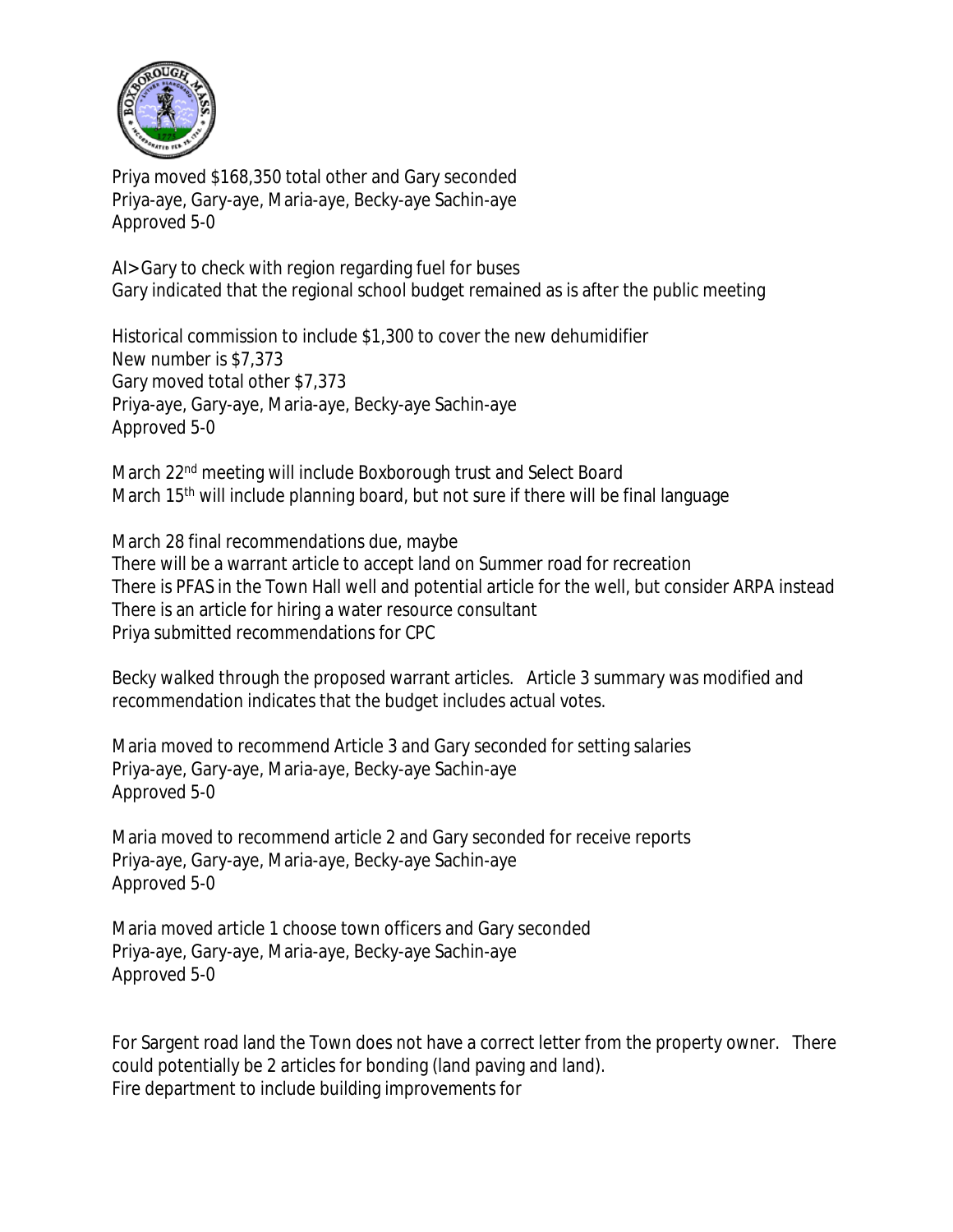

fire alarm system for \$30,000, Cistern inspections but the Town was awarded a grant- Gary will work with the chief on the language, SAFER grant or hire one EMT/FF, AI> Gary to talk with Chief about potentially decreasing per diem Injury coverage Gary will write the recommendations.

Chapter 90 Gary Moved chapter 90 and Maria seconded Priya-aye, Gary-aye, Maria-aye, Becky-aye Sachin-aye Approved 5-0

Vocational school costs for out of state are not yet set by the State.

FinCom report was reviewed, but need the budget to make a large amount of the report. Fuel is a budget driver this year

Do not know about vocational schools or benefits to see if a budget driver

Discussion on FY24 capital plan including Steele farm house. Cannot hay during May to July due to birds. No plans to date for the house.

The Fire chief is submitting a grant that would cover a tender and the Town would put in \$20,000 toward the tender.

The FinCom presentation Gary will send Becky the FinCom presentation from last year. Determine what we want to tell the Town.

Next meeting on March 15

## **Liaison updates**

SB – will come to March 22<sup>nd</sup> meeting. Do not have finalized warrant. TA recruitment to find a firm and will create a search committee. FinCom, land-use board, Reccomm/library to be included. Simon Corson has a meeting scheduled to talk about MBTA zoning for Monday night.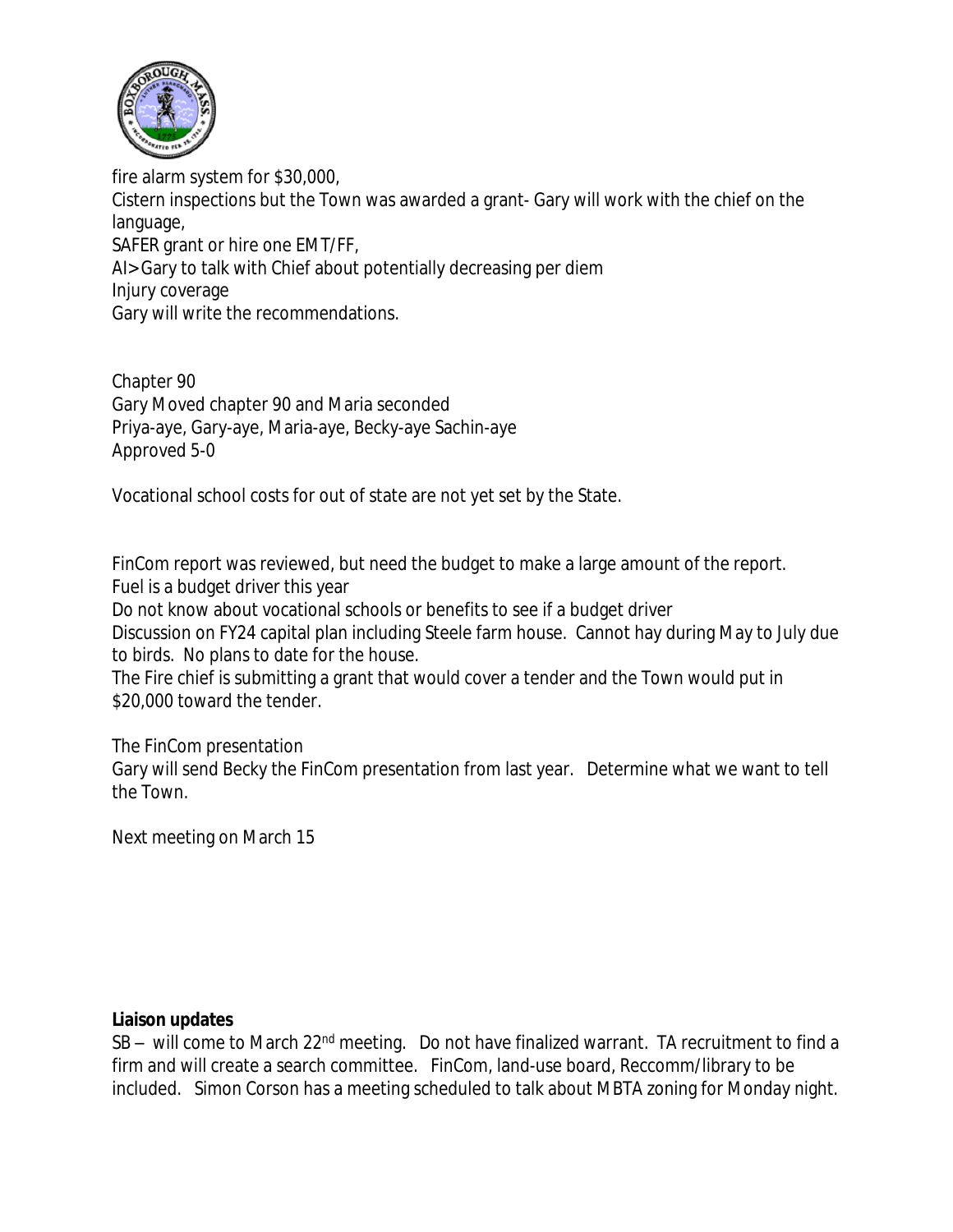

 $EDC -$ 

Planning board – discussed sustainability and Solar. Coming to meeting on March 15.

 $BLF -$ 

BBC – working on the RFQ and below is the timeline

- o March 16 Central register
- o April 13 packaged due from responders
- o April 27 public meeting
- o April 28 notify firms
- o May 4 interviews

Personnel board – weekly meetings and joint meeting with SB to discuss changes in article 4 is March 22<sup>nd</sup>. Language for sick time, sick bank, working out of class (e.g. LT. O'Brien), automatic steps based on merit (step once review is submitted?), and reclassification of employees. 3 employees went to personnel board to have their positions reclassified and 2 were approved, but how to handle budget. Need to know the cost of each item being discussed including sick time and auto steps. Would like each item to be documented as A, B, C, D. next meeting is March 21.

RecCom –

Library –

Housing –

AB regional building committee – meeting is scheduled for March 9

Regional school meeting – meeting on March 3 to review budget in open meeting and it was approved as is currently in the budget.

CPC – conservation trust asking for funds for Sargent road property for \$400,000. The water resources article was pulled.

 $C<sub>0</sub>A -$ 

Water resources –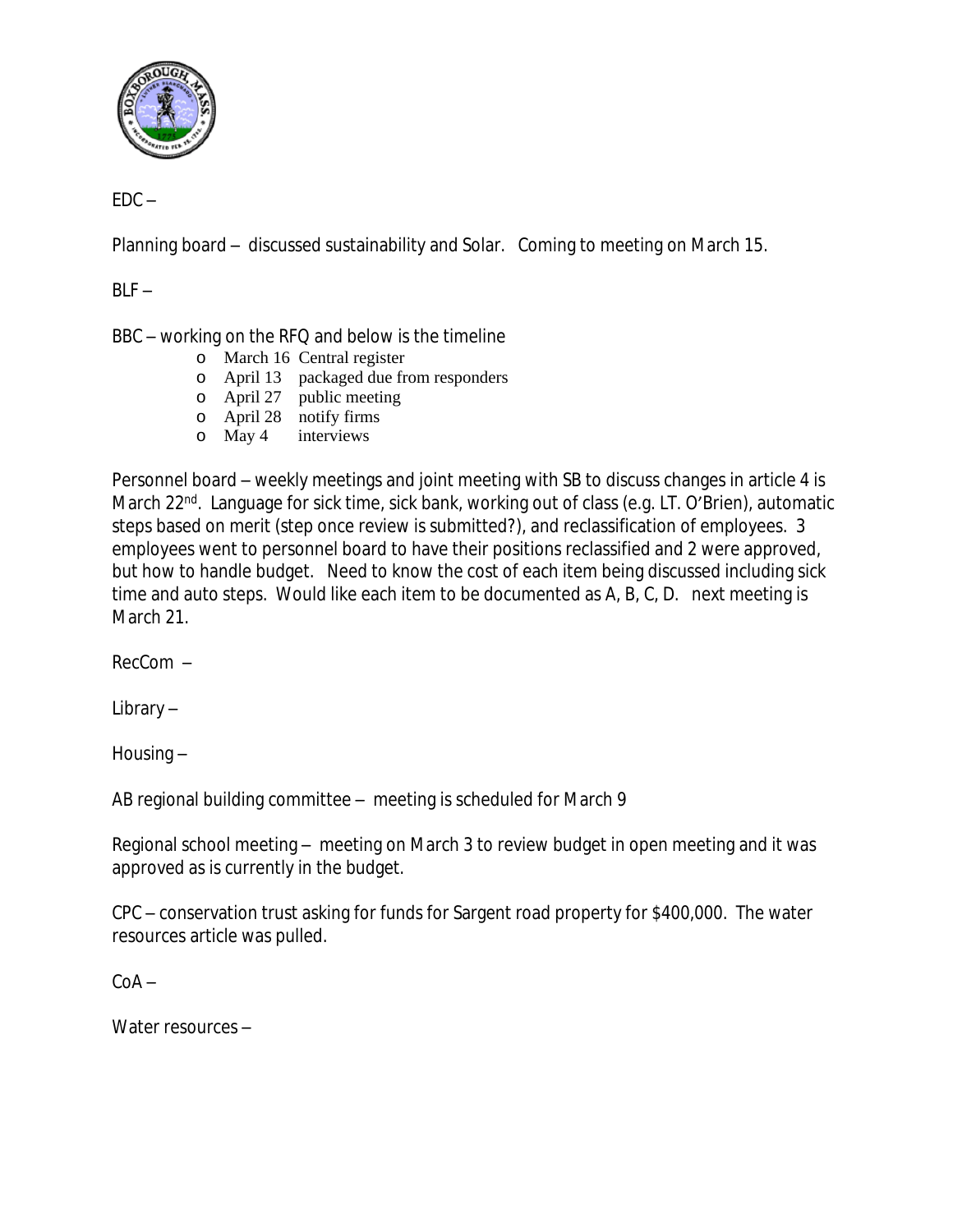

Sustainability – discussed solar bylaw and the impact to sustainability. Small, medium and large arrays and cannot place on town center and other places in town so it becomes restrictive.

ConsCom – discussion on Sargent road

Board of Health –

Historical commission -

Correspondence – msg from Jennifer Barrett concerning another look at vocation school.

Executive session Priya-aye, Gary-aye, Maria-aye, Becky-aye, Sachin-aye

Adjourned to executive session at 8:48PM

Exhibits used: Minutes for March 1, 2022 Budget for FY2023 Proposed warrant- DRAFT FinCom Report for warrant

**New treasurer:** Cynthia Petrillo [cpetrillo@boxborough-ma.gov](mailto:cpetrillo@boxborough-ma.gov)

[Next meetings:](mailto:cpetrillo@boxborough-ma.gov)

[March 15](mailto:cpetrillo@boxborough-ma.gov) [March 22](mailto:cpetrillo@boxborough-ma.gov) [March 29](mailto:cpetrillo@boxborough-ma.gov) [April 5](mailto:cpetrillo@boxborough-ma.gov) [April 12](mailto:cpetrillo@boxborough-ma.gov) [April 19](mailto:cpetrillo@boxborough-ma.gov) [April 26](mailto:cpetrillo@boxborough-ma.gov) [May 3](mailto:cpetrillo@boxborough-ma.gov) [RFT tracker](mailto:cpetrillo@boxborough-ma.gov)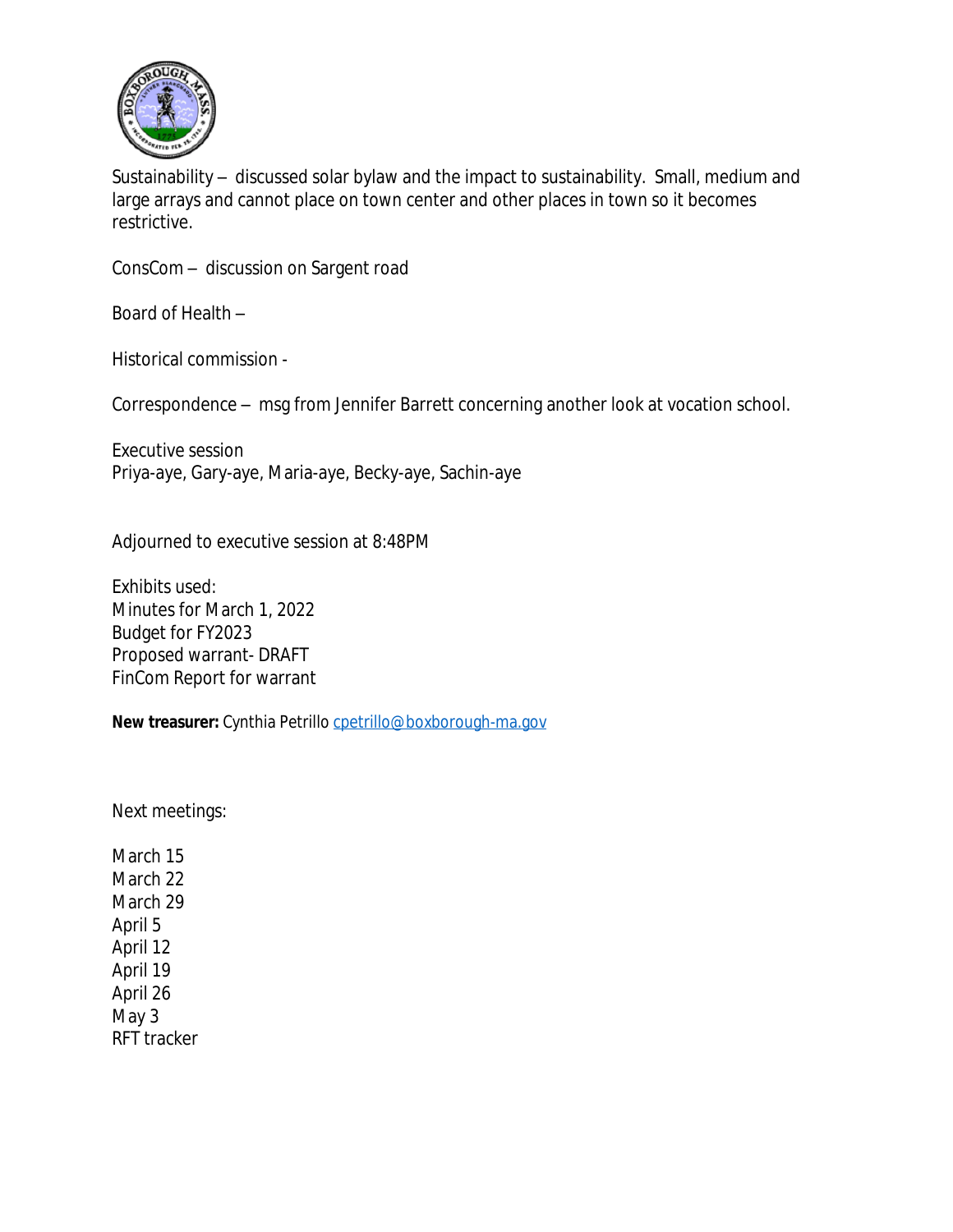

| Item                   | description | Amount   | Start at  | comments |
|------------------------|-------------|----------|-----------|----------|
|                        |             |          | \$150,000 |          |
| HVAC at museum         |             | \$6,700  | \$143,300 |          |
| Acc't Consultant &     |             | \$39,820 | \$103,480 |          |
| Training               |             |          |           |          |
| T/C consulting         |             | \$5,000  | \$98,480  |          |
| Hager well             | Nov 30 2021 | \$26000  | \$72,480  |          |
| Treasurer / consultant | Dec 7 2021  | \$10,500 | \$61,980  |          |
| Hager maintenance      | Dec 7 2021  | \$3,500  | \$58,480  |          |
| Tax collector          | Jan 11 2022 | \$15,200 | \$42,280  |          |
| consulting             |             |          |           |          |
| Assessor               | Feb 15 2022 | \$3,743  | \$38,537  |          |

## Budget worksheet FY23

| <b>Budget</b> | Salary/other | Title                      | Voted \$  | vote        | date     |
|---------------|--------------|----------------------------|-----------|-------------|----------|
| #             |              |                            |           |             |          |
| 114           | Salary       | Moderator                  | \$100     | $6 - 0$     | 1/25/22  |
| 114           | Other        | Moderator                  | \$80      | $6 - 0$     | 1/25/22  |
| 119           | Other        | Town constable             | \$160     | $5 - 0 - 1$ | 1/25/22  |
| 123           | Salary       | <b>Executive Offices</b>   | \$302,870 | $6 - 0$     | 2/8/22   |
| 123           | Other        | <b>Executive Offices</b>   | \$16,745  | $5-0$       | 2/8/22   |
|               |              |                            |           |             | 3/1/22   |
| 131           | Other        | <b>Finance Committee</b>   | \$385     | $6 - 0$     | 1/25/22  |
| 135           | Salary       | <b>Town Accountant</b>     | \$96,447  | $6 - 0$     | 2/8/22   |
| 135           | Other        | <b>Town Accountant</b>     | \$43,600  | $6 - 0$     | 2/8/22   |
| 141           | Salary       | <b>Town Assessor</b>       | \$106,887 | $6 - 0$     | 2/8/22   |
| 141           | Other        | <b>Town Assessor</b>       | \$21,220  | $6 - 0$     | 2/8/22   |
| 145           | Salary       | <b>Treasurer Collector</b> | \$108,402 | $6 - 0$     | 2/1/22   |
|               |              |                            |           |             | 2/8/22   |
| 145           | Other        | <b>Treasurer Collector</b> | \$28,700  | $6 - 0$     | 2/1/22   |
|               |              |                            |           |             | 2/8/22   |
| 151           | Other        | Legal                      | \$78,400  | $5-0$       | 1/11/22  |
|               |              |                            |           |             | 3/1/22   |
| 152           | Other        | Personnel Board            | \$345     | $6 - 0$     | 12/21/21 |
| 156           | Salary       | Technology                 | \$7,500   | $5-0$       | 3/1/22   |
| 156           | Other        | Technology                 | \$251,775 | $5-0$       | 3/1/22   |
| 161           | Salary       | <b>Town Clerk</b>          | \$93,655  | $6 - 0$     | 2/8/22   |
| 161           | Other        | <b>Town Clerk</b>          | \$2,664   | $6 - 0$     | 2/8/22   |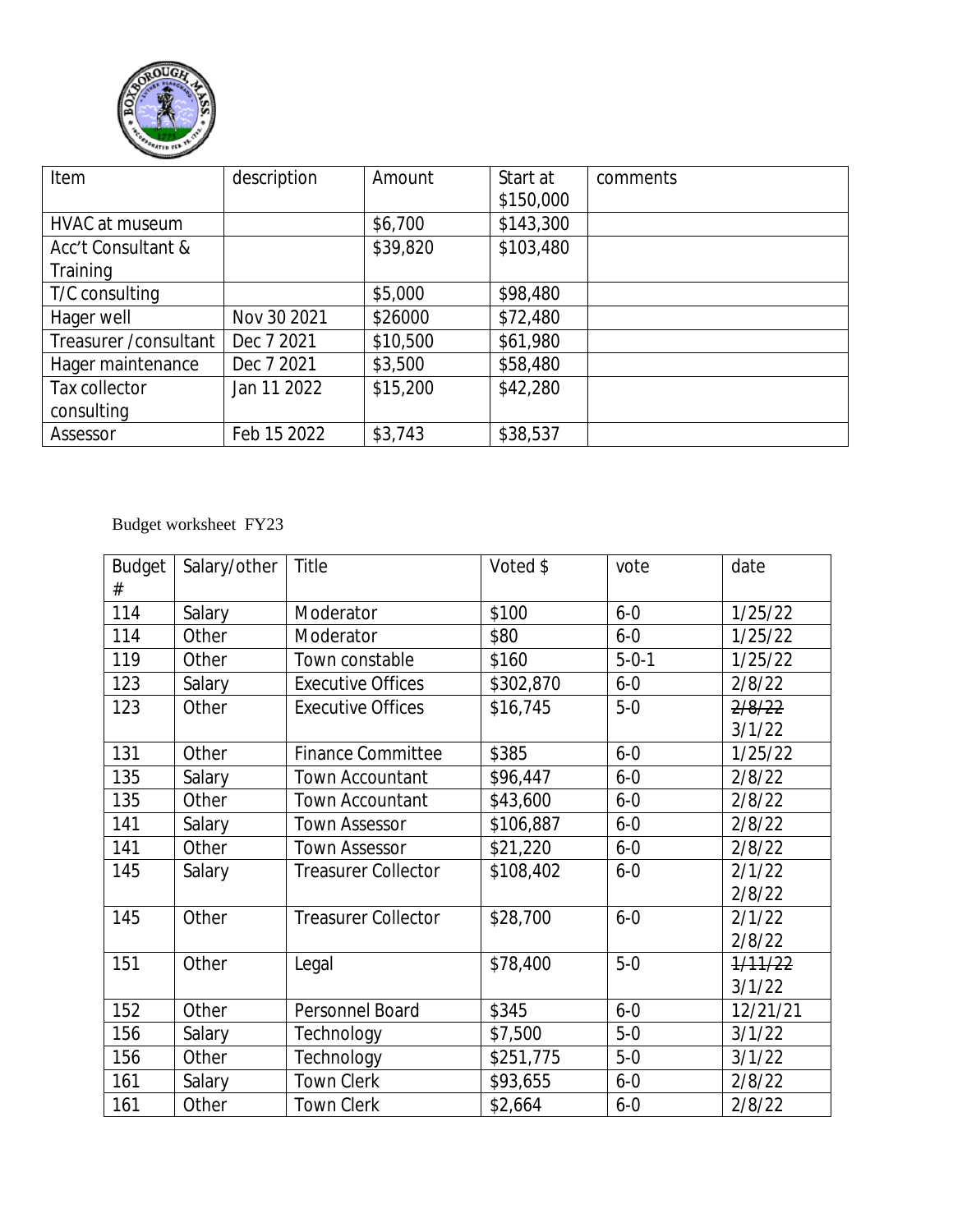

| 162 | Salary | Elections and<br>registration | \$11,204     | $5 - 0 - 1$ | 2/1/22           |
|-----|--------|-------------------------------|--------------|-------------|------------------|
| 162 | Other  | Elections and<br>registration | \$8,360      | $5 - 0 - 1$ | 2/1/22           |
| 171 | Other  | <b>Conservation Comm</b>      | \$1600       | $6 - 0$     | 1/18/22          |
| 174 | Salary | Land Use and<br>Permitting    | \$242,378    | $6 - 0$     | 2/8/22           |
| 174 | Other  | Land Use and<br>Permitting    | \$17,000     | $6 - 0$     | 2/8/22           |
| 175 | Salary | Planning Board                | \$5,913      | $5-0$       | 3/1/22           |
| 175 | Other  | Planning Board                | \$5,425      | $5-0$       | 3/1/22           |
| 176 | Salary | ZBA                           | \$1,304      | $6 - 0$     | 1/25/22          |
| 176 | Other  | ZBA                           | \$635        | $6 - 0$     | 1/25/22          |
| 179 | Other  | AG Comm                       | \$200        | $4 - 0 - 2$ | 1/25/22          |
| 182 | Other  | Economic Develop.             | \$           |             |                  |
| 192 | Other  | <b>Town Hall</b>              | \$54,240     | $5-0$       | 2/8/22<br>3/1/22 |
| 196 | Other  | <b>Facilities</b>             | \$63,775     | $6 - 0$     | 2/15/22          |
| 199 | Other  | Sustainability Com            | \$950        | $6 - 0$     | 2/15/22          |
| 210 | Salary | Police                        | \$1,389,481  | $6 - 0$     | 1/25/22          |
| 210 | Other  | Police                        | \$210,805    | $5-0$       | 1/25/22          |
|     |        |                               |              |             | 2/22/22          |
|     |        |                               |              |             | 3/1/22           |
| 215 | Salary | Dispatch                      | \$393,949    | $6 - 0$     | 1/25/22          |
| 215 | Other  | Dispatch                      | \$58,768     | $6 - 0$     | 1/25/22          |
|     |        |                               |              |             | 2/1/22           |
| 220 | Salary | Fire                          | \$1,158,176  | $6 - 0$     | 1/18/22          |
| 220 | Other  | Fire                          | \$148,990    | $6 - 0$     | 1/18/22          |
| 292 | Salary | <b>ACO</b>                    | \$18,061     | $6 - 0$     | 1/25/22          |
| 292 | Other  | <b>ACO</b>                    | \$5,495      | $6 - 0$     | 1/25/22          |
| 299 | Salary | <b>Field Driver</b>           | \$0          |             |                  |
| 299 | Other  | <b>Field Driver</b>           | \$0          |             |                  |
| 300 | Salary | School committee              | \$1600       | $6 - 0$     | 2/8/22           |
| 310 | Other  | Minuteman                     | \$164,230    | $6 - 0$     | 2/22/22          |
| 311 | Other  | Assabet                       | \$71,580     | $6 - 0$     | 2/22/22          |
| 312 | Other  | Nashoba                       | \$112,000    | $6 - 0$     | 2/22/22          |
| 320 | Other  | <b>ABRSD</b>                  | \$13,257,674 | $5-0$       | 2/22/22          |
| 422 | Salary | <b>DPW</b>                    | \$626,621    | $6 - 0$     | 1/11/22          |
| 422 | Other  | <b>DPW</b>                    | \$130,496    | $6 - 0$     | 1/11/22          |
| 423 | Salary | Snow & Ice                    | \$66,880     | $6 - 0$     | 1/11/22          |